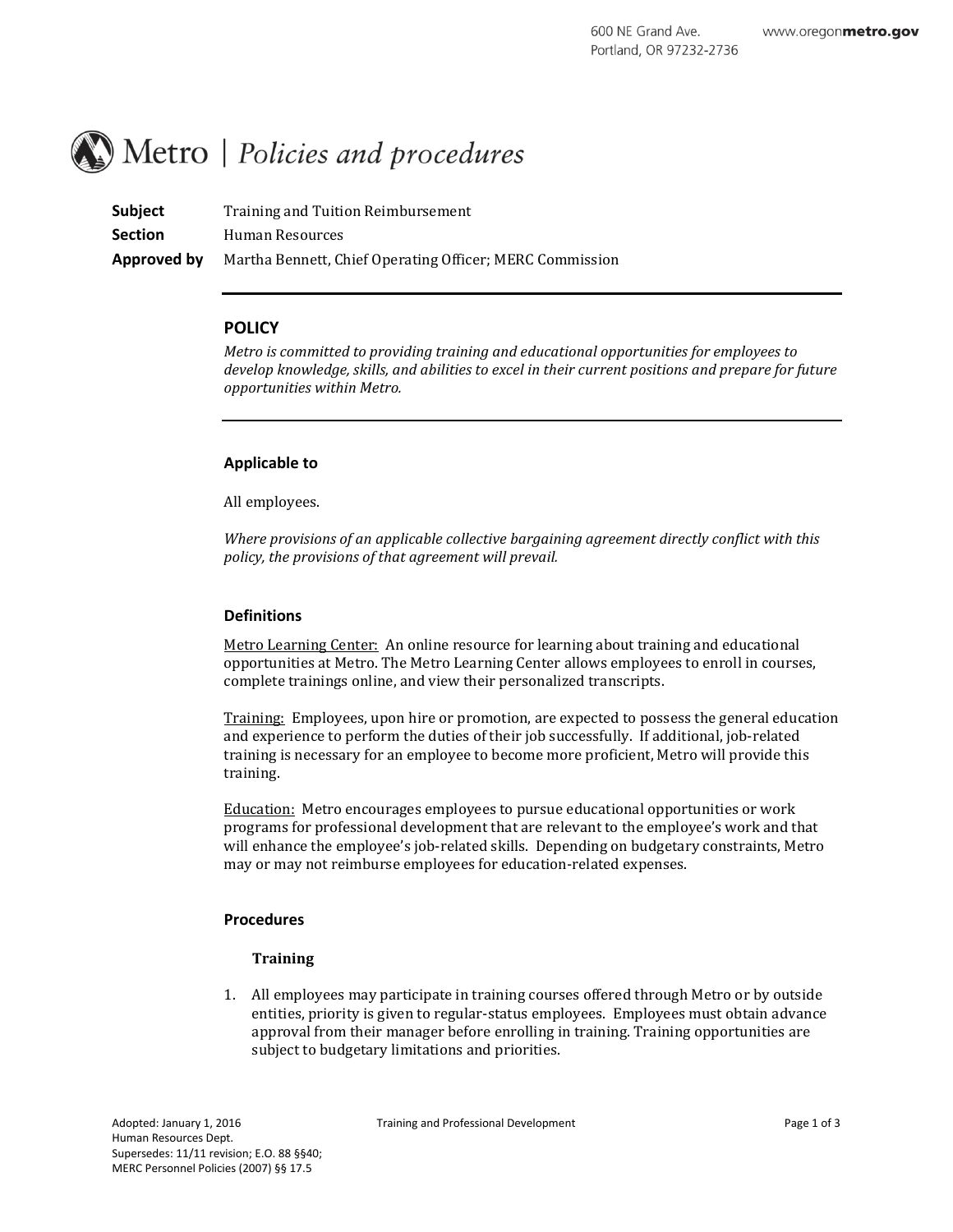- 2. Metro will provide information about internal training opportunities to all employees through the Metro Learning Center and MetroNet.
- 3. Employees may participate in training offered by Metro during working hours provided it does not interfere with their work responsibilities. If management requires the training, it will be considered time worked for pay purposes.
	- a. Employees should enroll for Metro-sponsored training through the Metro Learning Center.
	- b. Employees should provide at least 24 hours notice when cancelling their enrollment, 3 days notice is preferred.

## **Education**

- 4. Upon successful completion of the initial probationary period, all regular status, fulltime employees and regular status, part-time employees (on a prorated basis) may pursue courses at a college or university that are directly related to their current position. Employees must receive approval at least thirty (30) day in advance from their department director and be performing their job duties at a satisfactory level in order to participate. The supervisor, manager, or Facility Director may approve time off with pay so an employee may attend courses or training which are related to the employee's current position and/or will result in improved job performance.
- 5. Employees may be reimbursed for tuition, textbooks, and related course material, with total reimbursement not to exceed \$1000 in any fiscal year. The tuition reimbursement per course shall not exceed the tuition rate for a similar course at Portland State University. The specific amount of reimbursement is at the department director's discretion and is subject to budgetary limitations and priorities.
- 6. If an employee terminates employment or is terminated for cause within one year of completion of the course, he or she shall refund Metro a proportional amount of the course costs. To determine the prorated amount, the course cost will be divided by 12 months. The employee will repay the cost less the prorated amounts for the months worked since completion of the course.
- 7. To receive reimbursement for courses at a college or university, an employee must:
	- a. Obtain approval from their Department Director at least 30 days prior to proposed enrollment;
	- b. Receive a grade of "C" or better or a "Pass" grade if the class is graded on a "Pass-Fail" basis;
	- c. Provide proof of satisfactory completion of the approved course. Metro will make reimbursement within 30 days after receiving proof of satisfactory completion; and
	- d. Show proof that they did not receive tuition reimbursement from other sources for the amount reimbursed by Metro.

#### **Professional memberships and conferences**

8. Metro shall pay for professional or trade memberships for employees when deemed appropriate by the Department Director, subject to the availability of budgeted funds.